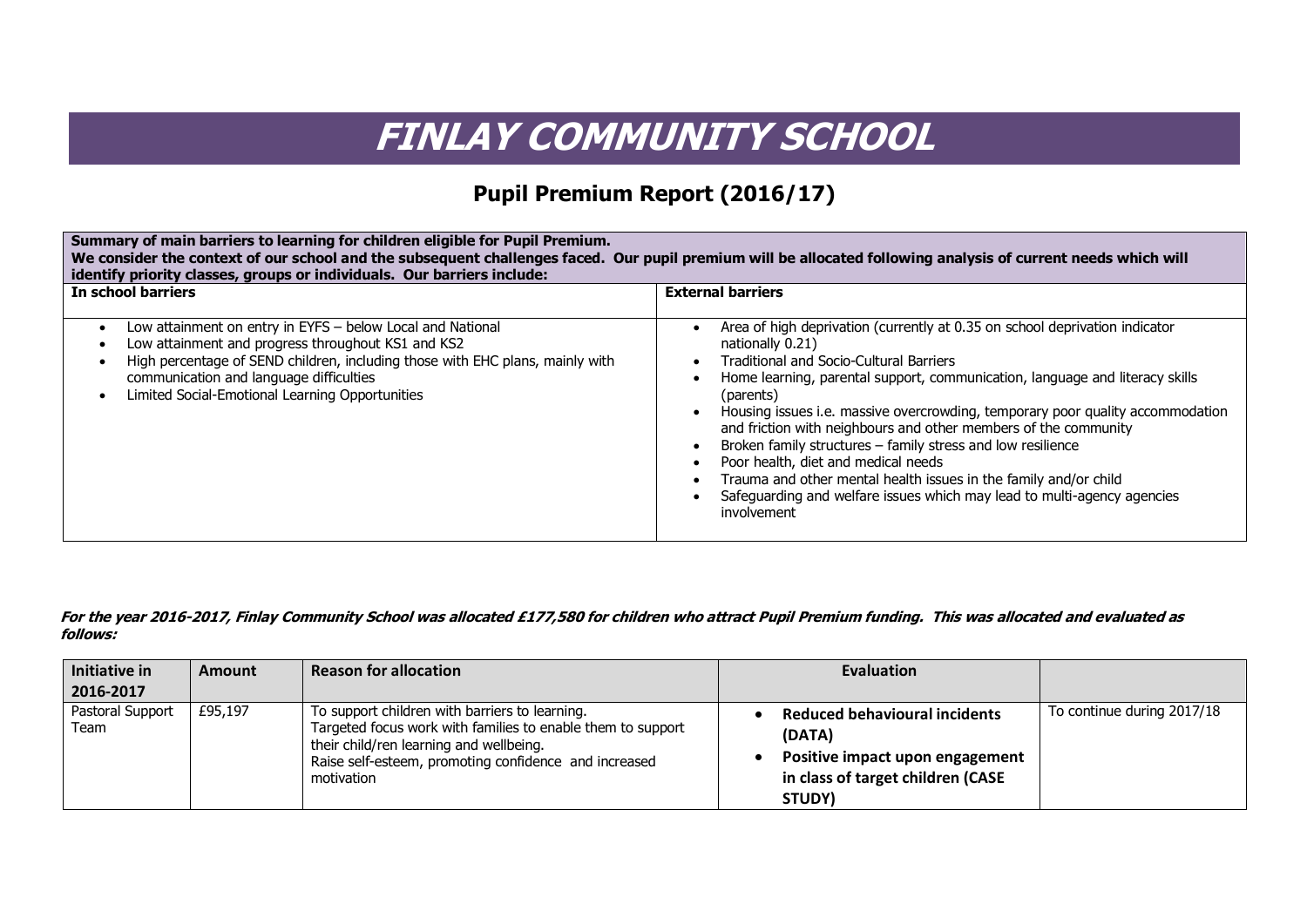| <b>Increased SENCO</b><br>support       | £23,767 | To support teachers and vulnerable pupils with additional needs,<br>providing social and emotional support /interventions to improve<br>attendance and behaviour                                                                                       | <b>Feedback from children (and</b><br>$\bullet$<br>parents where necessary) has<br>been very positive (CASE STUDY)<br><b>Continue 2017-18</b><br>On-going support for teachers and<br>TAs in terms of educational<br>outcomes for vulnerable pupils<br>Liaise with Learning Mentor team,<br>undertake training and monitor<br>impact alongside FSW<br>Attend relevant training in order<br>to keep staff up-to-date with<br>changes |
|-----------------------------------------|---------|--------------------------------------------------------------------------------------------------------------------------------------------------------------------------------------------------------------------------------------------------------|-------------------------------------------------------------------------------------------------------------------------------------------------------------------------------------------------------------------------------------------------------------------------------------------------------------------------------------------------------------------------------------------------------------------------------------|
| Play Therapy<br>Counselling             | £9,791  | Providing the opportunity for children who are<br>experiencing emotional difficulties to use play to communicate<br>and help prevent or resolve psychosocial challenges. To help<br>them towards better social integration, growth and<br>development. | To continue during 2017/18<br>Positive impact upon engagement<br>in class of target children (CASE<br>STUDY)<br><b>Feedback from children (and</b><br>parents where necessary) has<br>been very positive (CASE STUDY)                                                                                                                                                                                                               |
| Subsidising<br><b>Educational trips</b> | £2,610  | To support participation in school based activities                                                                                                                                                                                                    | To continue during 2017/18<br>Increased number of educational<br>trips linked to our developing<br>curriculum $-$ as a result there is<br>greater curriculum engagement<br>from the staff and children,<br>demonstrated by quality of<br>outcomes                                                                                                                                                                                   |
| <b>Extended service</b><br>support      | £6,345  | Subsidy of breakfast club, whole school-targeted                                                                                                                                                                                                       | To continue during 2017/18<br>Improved attendance of target<br>children (DATA - previous and<br>current absences)<br>Where there has not been an<br>improvement, these children are<br>picked up by Nurture Team                                                                                                                                                                                                                    |
| Increased hours<br>for T.A's $(8:30 -$  | £35,967 | TAs to contribute to on-going planning, marking and<br>assessment of the pupils in their class, from EYFS to Y6; to run                                                                                                                                | <b>Positive feedback from teachers</b><br>To continue during 2016/18<br>and TAs                                                                                                                                                                                                                                                                                                                                                     |